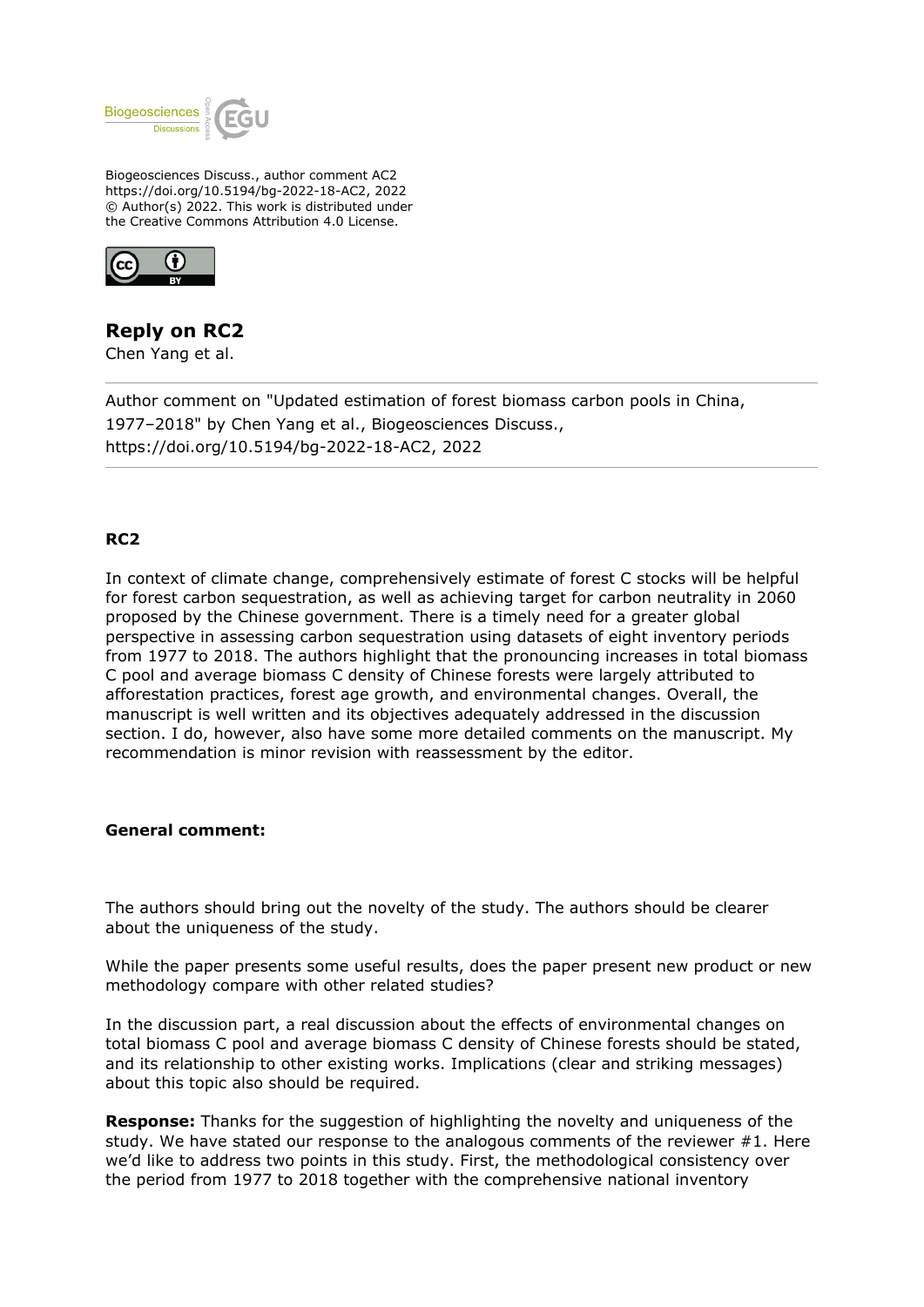databases of forests in this study guaranteed the reliability of C uptake estimations; and second, when the contribution of reforestation/afforestation to carbon sequestration have been well perceived, the incorporation of the latest two inventories, 2009–2013 and 2014–2018, into the preceding six inventories in this study revealed the significant and persistent carbon uptake by natural forests on national scale in China, where the soil and climate conditions varied greatly in different regions. Additionally, regarding the methods, we applied the continuous expansion factor method (BEF) in our estimation, which is considered to be the most suitable method for estimating regional forest biomass C pools (Fang et al., 1998; Fang &Wang, 2001; Teobaldelli et al. 2009; Guo et al., 2010). Because the BEF method estimates biomass as a function of timber volume and thus incorporates effects of forest age, forest density and forest site quality, it can accurately estimate forest biomass of all age classes (Lines 57–66).

This temporal sequence of the estimated carbon sequestration by natural and planted forests are helpful for better understanding the importance of the national-scale reforestation and afforestation practices in China and the offset effects of forests to the anthropogenic C emissions. We also discussed the effects of environmental changes on the C uptakes by forests, though no quantifying analysis was conducted on these effects due to the data limitation. We have added the discussion in the revised manuscript (Lines 259, 268-272, 277-284).

### **Reference:**

Fang, J., Wang, G., Liu, G., and Xu, S.: Forest biomass of China: An estimate based on the biomass-volume relationship, Ecol. Appl., 8, 1084–1091, 10.2307/2640963, 1998.

Fang, J., and Wang, Z.: Forest biomass estimation at regional and global levels, with special reference to China's forest biomass, Ecol. Res., 16, 587–592, 10.1046/j.1440-1703.2001.00419.x, 2001.

Guo, Z., Fang, J., Pan, Y., and Birdsey, R.: Inventory-based estimates of forest biomass carbon stocks in China: A comparison of three methods, For. Ecol. Manage., 259, 1225–1231, 10.1016/j.foreco.2009.09.047, 2010.

Teobaldelli, M., Somogyi, Z., Migliavacca, M., and Usoltsev, V. A.: Generalized functions of biomass expansion factors for conifers and broadleaved by stand age, growing stock and site index, For. Ecol. Manage., 257, 1004–1013, 10.1016/j.foreco.2008.11.002, 2009.

#### **Specific comments:**

Line 27: China's and here and elsewhere (lines 43, 54......).

**Response:** Thank you for catching that. We modified accordingly. Please see Lines 26, 43, 53, 191, 258, 260, 283, 306.

Line 28: Ecological

**Response:** Yes, we did (Line 27).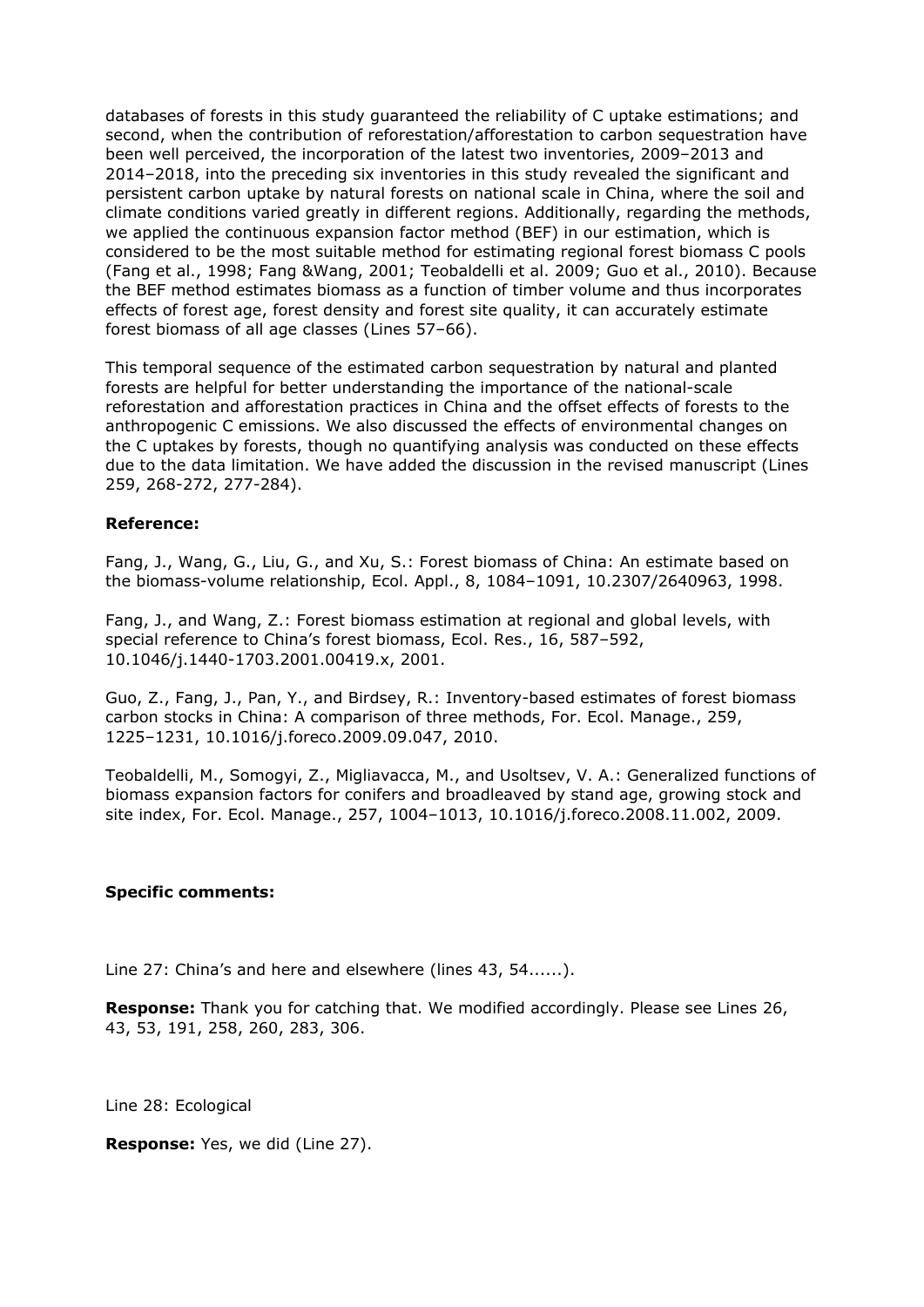Line 31: using full name abbreviation for CO2.

**Response:** Yes, we did (Line 30).

Lines 46–48: Please revise these sentences. There are some reports in several articles.

**Response:** Yes, we did (Line 45).

Lines 56–63: the advantages and disadvantages of these three common methods should be described in this paragraph, especially for BEF methods you used in this study.

**Response:** The advantages and disadvantages of these three common methods have been described in this paragraph, please see Lines 55, 57–66.

Lines 142: add a space between 30 and years.

**Response:** Yes, we did (Line 167).

Lines 207: Table 1 shows a negative vale of C sink of , also Table 2 for nature forests, could you explain these results and give more detailed discussion.

**Response:** The forests of China, as a whole, were C sources (-2.9 Tg C/a) in 1994–1998. This is the result of forest area loss and most importantly damages of the natural forests at that period (Guo et al., 2013). The area of natural forest decreased from 1994 to 1998 (Table 2), which led to a slight decrease in the total biomass C pool. We have added discussion on this issue (Lines 222–226).

**Reference:** Guo, Z., Hu, H., Li, P., Li, N. and Fang, J.: Spatio-temporal changes in biomass carbon sinks in China's forests during 1977-2008, Sci. China-Life Sci., 43, 421–431, 2013.

Lines 228-236: A constant C conversion factor of 0.5 was used to convert biomass into C in this study may be an uncertainty, different C contents for tree species and components were reported by many studies.

**Response:** The C conversion factor is a key parameter to the estimation. It may vary greatly among tree types, ages and organs which have been reported in many studies. With 576 observations of tree ages, size (diameter at breast height and biomass) and C concentration, a global analysis has found that the constant C concentration factor, which represents the C concentration of stem, to all trees introduced a systematic error of -2.5%–5.9% for forest C pool calculation (Ma et al., 2020). In the revision, we added the study of Ma et al. (2020) to support the application of the constant C conversion (Lines 293–294).

**Reference:** Ma, S., Eziz, A., Tian, D., Yan, Z., Cai, Q., Jiang, M., Ji, C. and Fang, J.: Sizeand age-dependent increases in tree stem carbon concentration: implications for forest